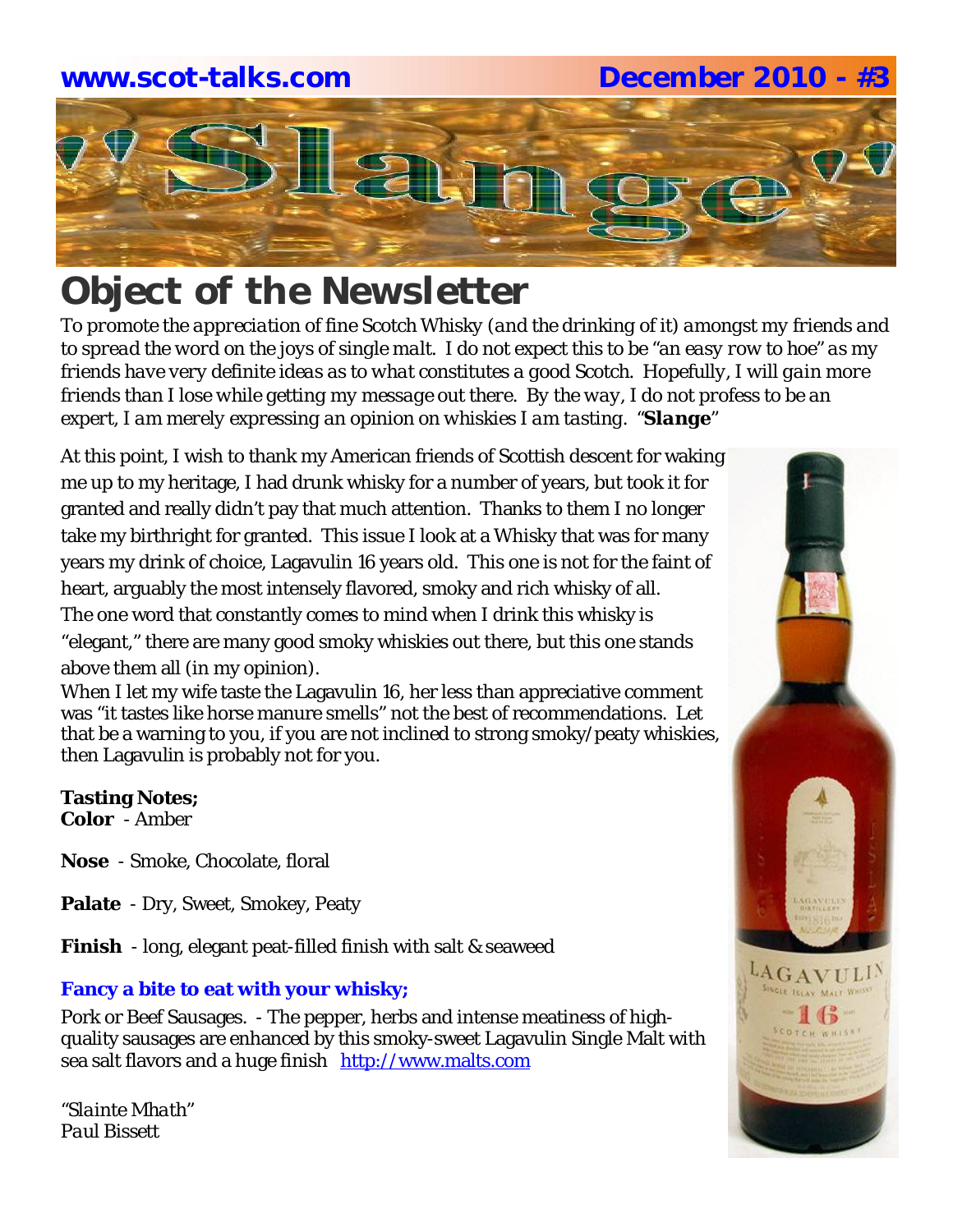# **www.scot-talks.com December 2010 - #3**1211

### **A wee bit of History**

#### **The Distillery**

Situated in a small bay near the south coast of Islay, Lagavulin stands near the ruins of Dunyveg Castle. It was from here that 1,000 Islaymen set sail to fight alongside Robert the Bruce at Bannockburn in 1314, and in this bay the Macdonalds maintained their power base as Lords of the Isles until they were finally driven out by the Campbells three centuries later.

Lagavulin legitimately claims to be one of the oldest distilleries in Scotland. Distilling on the site is thought to date from as early as 1742. In the late 1700s it is believed that there were up to ten illicit stills operating in the district. But by the 1830s only two distilleries remained in the bay. In 1837 these distilleries amalgamated to form Lagavulin.



**"Always carry a large flagon of whisky in case of snakebite and furthermore always carry a small snake."** (W.C. Fields, 1880-1946)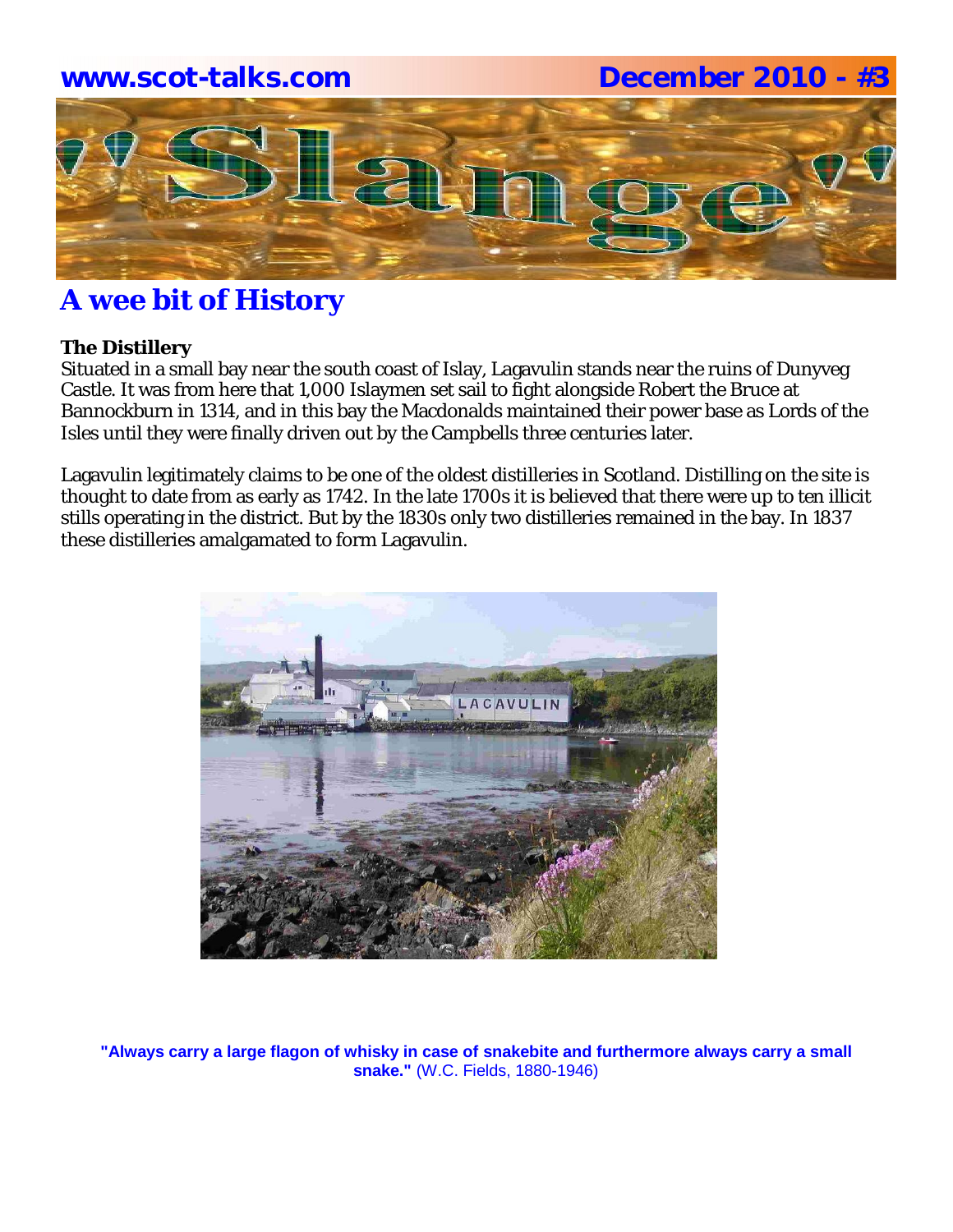

Below is a simple guide to help you choose your single malt Whisky, and the flavor notes I get from it, and hopefully you will get something similar. Being Scottish I recommend you find a likely candidate and try it in a bar before buying the whole bottle. With each issue of the newsletter I will add in another Whisky to the flavor map. **This issue; Lagavulin 16 years old.** For more information on Lagavulin go to http://www.islaywhiskysociety.com/lagavulin/index.html